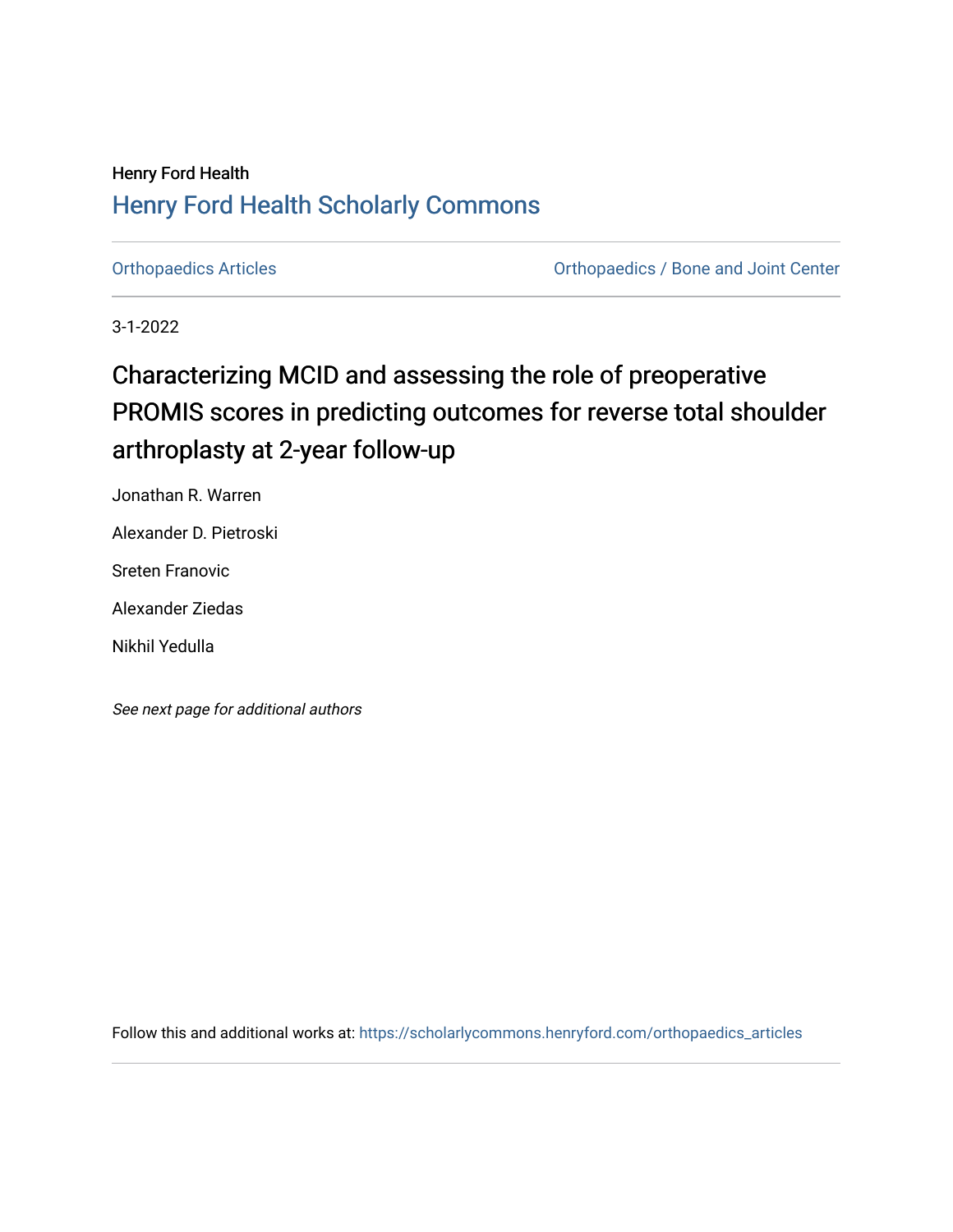### Authors

Jonathan R. Warren, Alexander D. Pietroski, Sreten Franovic, Alexander Ziedas, Nikhil Yedulla, Eric C. Makhni, and Stephanie Muh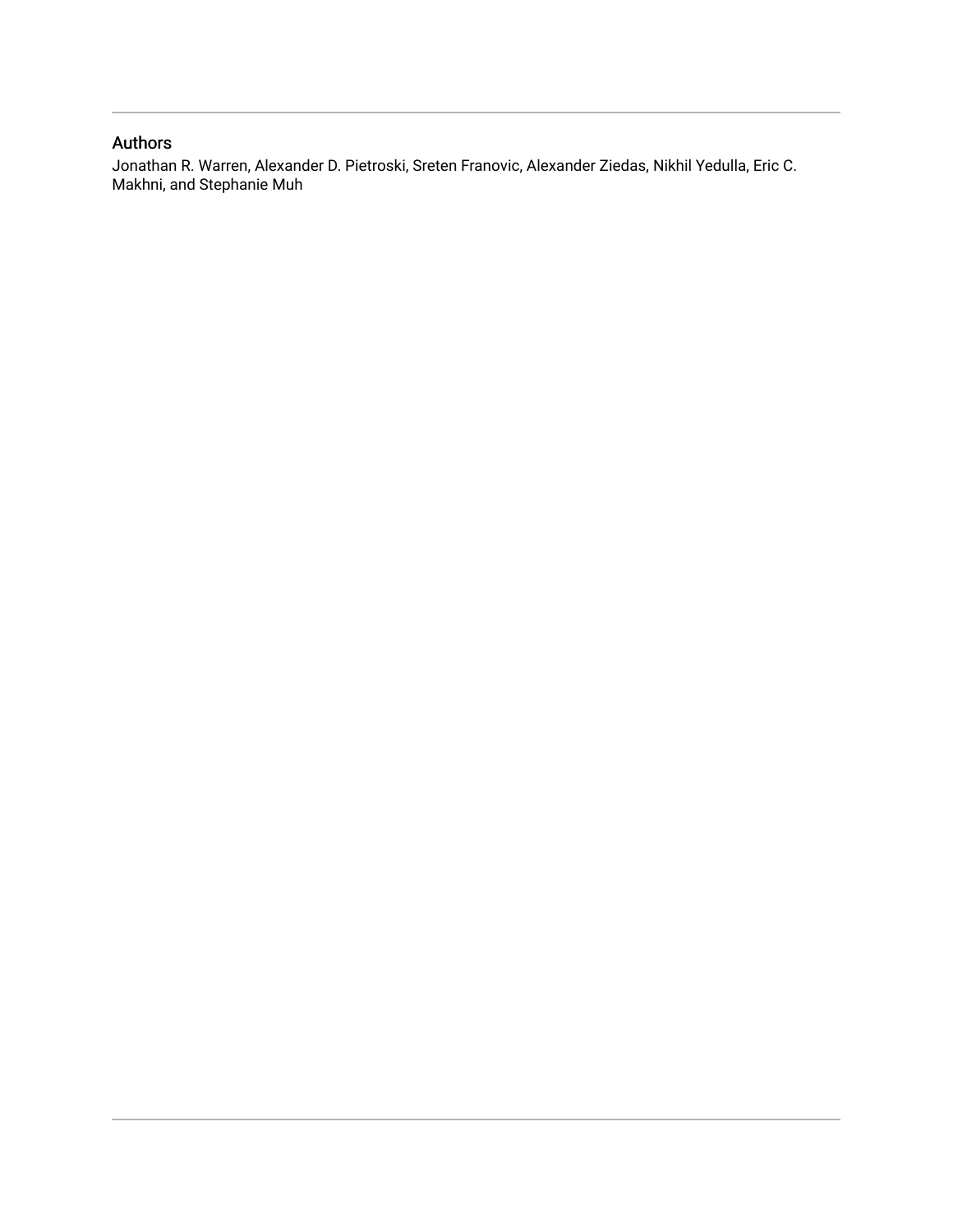

Available online at [www.sciencedirect.com](http://www.sciencedirect.com)

### **ScienceDirect**

[www.jsesarthroplasty.org](http://www.jsesarthroplasty.org)



## Characterizing MCID and assessing the role of preoperative PROMIS scores in predicting outcomes for reverse total shoulder arthroplasty at 2-year follow-up



Jonathan R. Warren, BS, Alexander D. Pietroski, MS, BS, Sreten Franovic, MS, BS, Alexander Ziedas, BS, Nikhil Yedulla, BS, Eric C. Makhni, MD, MBA, and Stephanie J. Muh, MD[\\*](#page-2-0)

Henry Ford Health System, Department of Orthopaedic Surgery, Detroit, MI, USA

#### ARTICLE INFO

Keywords: PROMIS MCID minimal clinically important difference substantial clinical benefit (SCB) reverse total shoulder arthroplasty (RTSA) patient-reported outcomes anchor anchor-based

#### ABSTRACT

Background: The Patient-Reported Outcomes Measurement Information System (PROMIS) has gained more ground as a reliable and efficient means of collecting patient outcomes in different shoulder surgeries. The purpose of this study is to determine if preoperative PROMIS scores are able to predict improvement in postoperative PROMIS scores and anchor this data to determine if a patient will achieve MCID after reverse total shoulder arthroplasty (RTSA). We hypothesize that preoperative PROMIS will significantly correlate, with anchor questions allowing clinicians to predict which patients are most likely to achieve MCID after RTSA.

Methods: Three PROMIS CAT forms (PROMIS Upper Extremity Physical Function CAT v2.0 ("PROMIS-UE"), PROMIS Pain Interference v1.1 ("PROMIS-PI"), and PROMIS Depression v1.0 ("PROMIS-D")) were provided to all patients scheduled to undergo RTSA by board-certified shoulder and elbow surgeons at 1 institution. Demographic data was collected, including age, median household income, zip code, body mass index, sex, smoking status, and race. All patients enrolled in the study were contacted and asked the same 3 anchor questions pertaining to the 3 PROMIS CAT forms above.

Results: A total of 71 patients (52.1% male) were included in our cohort with an average age of 67.8 years (standard deviation, 8.4). Mean follow-up time point was 21.4 months (standard deviation, 9.9) after surgery. Neither preoperative PROMIS-UE, nor preoperative PROMIS-PI showed any significant predictive ability to achieve their respective domain MCIDs (AUC: 0.564 and 0.631, respectively). PROMIS-UE and PROMIS-PI improved to a significant degree at an average 21.4 months postoperatively from 29.2  $\pm$  5.8 and 63.8  $\pm$  4.8 to  $39.8.9 \pm 8.9$  and  $50.0 \pm 9.7$ , respectively. Improvements in PRMOIS-D scores were insignificant at average 21.4 months (Baseline:  $49.8 \pm 8.0$  vs.  $44.5 \pm 9.4$  at final follow-up). Using anchor-based analysis to determine MCID, we found the following MCID values for PROMIS-UE, PROMIS-PI, and PROMIS-D: 7.0, -6.6, and -3.9, respectively. ROC analysis revealed MCID values for PROMIS-UE, PI, and D as 7.0, -6.6, and -3.9 respectively (AUC:

Approval for this study was received from Henry Ford Health System Institutional Review Board Committee (no. 11361).

<span id="page-2-0"></span>\*Corresponding Author: Stephanie J Muh, MD, Division of Hand and Upper Extremity, Department of Orthopaedic Surgery, Henry Ford Health System, 2799 W Grand Blvd CFP 631 West Bloomfield, MI 48202, USA.

E-mail address: [smuh1@hfhs.org](mailto:smuh1@hfhs.org) (S.J. Muh).

<https://doi.org/10.1053/j.sart.2021.05.020>

1045-4527/© 2021 American Shoulder and Elbow Surgeons. Published by Elsevier Inc. All rights reserved.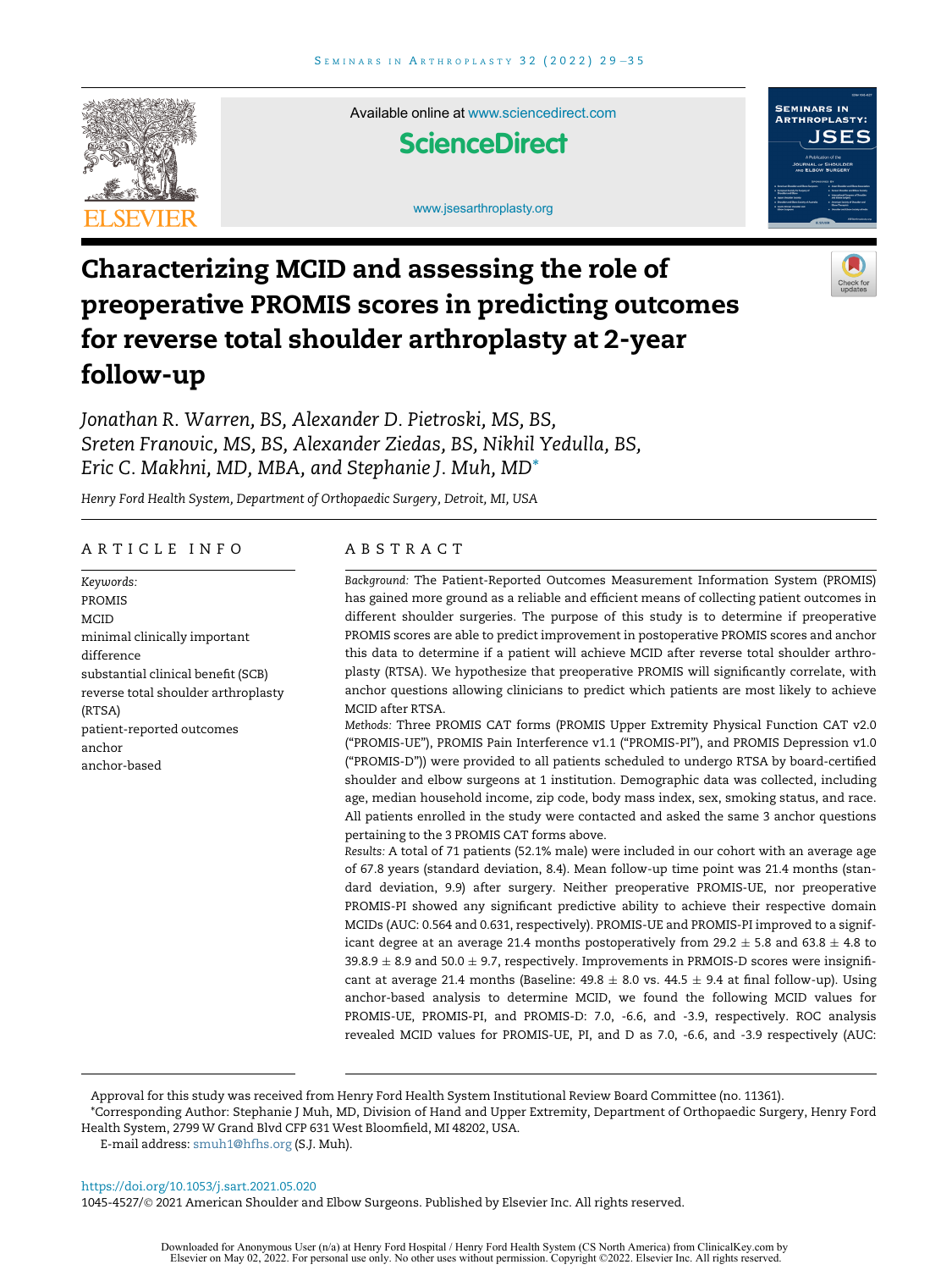0.743, 0.805, 0.601). SCB values for PROMIS-UE, PI, and D were identified as 8.4, -12.1, and -4.0, respectively (AUC: 0.883, 0.932, 0.652).

Conclusions: PROMIS-UE and PROMIS-PI questionnaires can adequately assess the symptoms and outcomes of RTSA patients out to two years postoperatively. Preoperative baseline PROMIS-UE, PROMIS-PI, and PROMIS-D scores cannot adequately predict achievement of MCID in patients indicated for primary RTSA when using anchor-based methods at final follow-up, and should not be used to counsel patients on surgery or guide postoperative treatment.

Level of Evidence: Level II

 2021 American Shoulder and Elbow Surgeons. Published by Elsevier Inc. All rights reserved.

Since its 2004 approval by the Food and Drug Administration, the incidence of reverse total shoulder arthroplasty (RTSA) has grown rapidly, increasing from 7.3 cases per 100,000 per-sons in 20[1](#page-7-0)2 to 19.3 cases per 100,000 persons in 2017. $^{1,3}$  $^{1,3}$  $^{1,3}$  Evidence suggests that use of RTSA has excellent clinical efficacy for a number of glenohumeral conditions, including rotator cuff arthropathy, massive irreparable rotator cuff tears, and proximal humerus fractures.<sup>[2-4](#page-7-2)[,16](#page-8-0)</sup> Surgical outcomes are typically reported and tracked using legacy patient-reported outcome (PRO) questionnaires such as Constant and American Shoulder and Elbow Surgeons score. Recently, the Patient-Reported Outcomes Measurement Information System (PROMIS) CAT (Computer Adaptive Test) has established itself as a more reliable, precise, and efficient means of collecting patient outcomes when compared to leg-acy PROs.<sup>[8,](#page-7-3)[9](#page-7-4)</sup> Past studies have demonstrated significant correlations between legacy PROs and PROMIS while using PROMIS Upper Extremity (PROMIS-UE) in patients with glenohumeral arthritis and rotator cuff disease.<sup>9[,14](#page-8-1)[,15](#page-8-2),[18](#page-8-3)</sup> Further evidence shows that preoperative PROMIS scores can be used to predict postoperative PROMIS outcomes in a variety of orthopedic surgeries by estimating and correlating with the minimal clinically important difference (MCID).<sup>[5](#page-7-5),[6](#page-7-6),[11](#page-7-7)[,17](#page-8-4)</sup>

MCID is the smallest difference between 2 variables of the same outcome measure that a patient recognizes as favorable. $^{26}$ Statistically significant improvement does not always yield clinical improvement from the perspective of the patient, $13$  so, MCID can help unblur the line between a statistically significant outcome and one that is actually clinically significant.<sup>26</sup> There are 2 methods to determine MCID. First, the distribution-based method, uses statistical analysis to determine the score variance among patients enrolled in a study to elucidate statistically significant change; this method focuses only on distribution within a given sample. Second, the anchor method, attempts to estimate MCID by taking the perspectives of patients into account when assessing changes in outcome measures. Typically, subjective patient perspectives are determined by asking anchor questions at some point after treatment. $22,26$  $22,26$  Anchoring determines what variations in data are not due to chance or randomness by allowing us to compare any change in a patient's outcome score with their anchor data.<sup>26</sup> Both methods have their own benefits and shortfalls, however, many authors are in agreement that basing MCID in patient perspective is a better method, given the definition of MCID.<sup>11,[25](#page-8-7),[26](#page-8-5)</sup>

To date, there is little, if any, literature that uses PROMIS to estimate MCID in patients undergoing RTSA with anchorbased methods. Given this, our purpose is twofold. We wish to estimate MCID among RTSA patients using PROMIS and we wish to determine the predictive validity of preoperative PROMIS scores for postoperative PROMIS scores using an anchor-based MCID approach to better predict how likely a patient is to reach MCID after RTSA. Our hypothesis is that using preoperative PROMIS and correlating this with anchor questions will allow clinicians to accurately predict which patients are most likely to achieve MCID after RTSA.

#### Materials and methods

A full institutional review board submission was completed for this project and approved before any data was collected. Patients scheduled for RTSA by a board-certified shoulder and elbow surgeon were given three PROMIS CAT forms: PROMIS Upper Extremity Physical Function CAT v2.0 ("PROMIS-UE"), PROMIS Pain Interference v1.1 ("PROMIS-PI"), and PROMIS Depression v1.0 ("PROMIS-D"). PROMIS CAT forms were administered via iPad (Apple, Inc., Cupertino, CA, USA) using a secure, web-based platform for recording and storing research data (REDCap, Vanderbilt University, Nashville, TN, USA). Patients were included if they were scheduled for RTSA, above 18 years of age, and were capable of speaking English. Patients were excluded if they refused to fill out a preoperative PROMIS CAT form or if they did not fill out a postoperative PROMIS CAT. Patients were also excluded if they underwent a revision operation before their first postoperative visit, they suffered a proximal humerus fracture, or if they developed an intraarticular infection. The CAT format of the PROMIS forms assesses patient responses and varies the order, type, and number of questions each patient received based on their responses. Adaptive measures like this reduce the time it takes to complete each form and patient overload[.20](#page-8-8) All domains underwent normalization to a mean score of 50 and a standard deviation of 10. Additionally, high scores in any particular domain constitute more of that measure. Therefore, having a high score in PROMIS-UE suggests better physical function of the upper extremity whereas a high score in PROMIS-PI suggests that the patient is having more pain in their everyday life.

Along with PROMIS CAT, we collected demographic information, such as age, median household income, zip code, body mass index, sex, smoking status, and race ([Table I](#page-4-0)). Zip code was cross referenced with a United States Census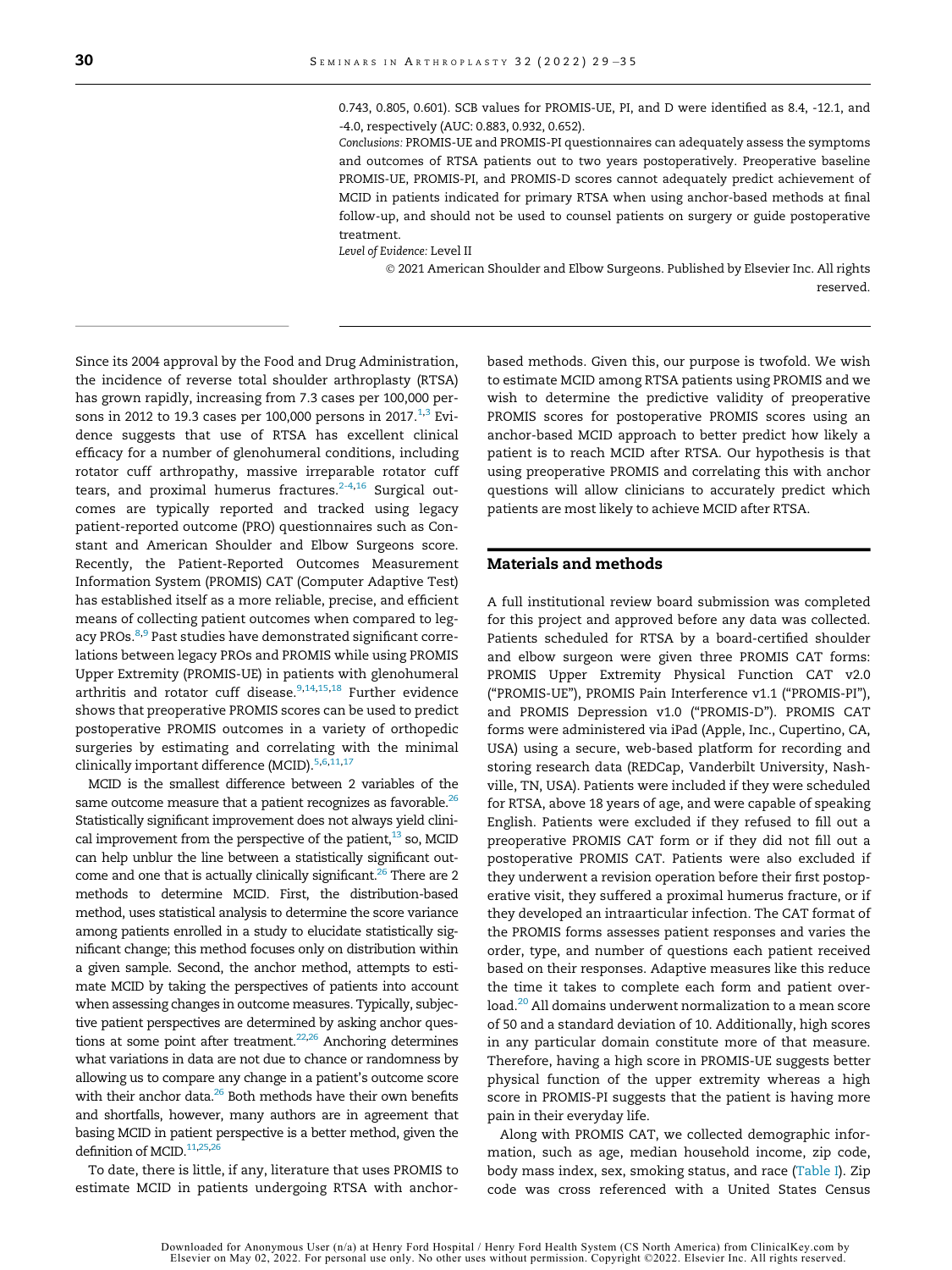<span id="page-4-0"></span>

| Table I - Patient demographics. |            |                    |                                |
|---------------------------------|------------|--------------------|--------------------------------|
| Characteristic                  |            |                    | Mean change                    |
|                                 | Mean       | Standard deviation | (Postoperative - Preoperative) |
| Age                             | 67.8       | 8.4                |                                |
| Sex, n (%)                      |            |                    |                                |
| Male                            | 37 (52.1%) |                    |                                |
| Female                          | 34 (47.9%) |                    |                                |
| MHI                             | \$68,052   | \$23,583           |                                |
| <b>Smoking Status</b>           |            |                    |                                |
| Never                           | 25 (35.2%) |                    |                                |
| Former                          | 42 (59.2%) |                    |                                |
| Current                         | 4(5.6%)    |                    |                                |
| Race                            |            |                    |                                |
| White/Caucasian                 | 52 (73.2%) |                    |                                |
| African American                | 18 (25.4%) |                    |                                |
| Native American/Alaskan         | 1(1.4%)    |                    |                                |
| Native                          |            |                    |                                |
| Follow-up (mo)                  | 21.4       | 9.9                |                                |
| Preoperative<br>PROMIS-UE       | 29.2       | 5.8                |                                |
| Preoperative<br>PROMIS-PI       | 63.8       | 4.8                |                                |
| Preoperative<br>PROMIS-D        | 49.8       | 8.0                |                                |
| Postoperative<br>PROMIS-UE      | $39.8*$    | 8.9                | $+8.3$                         |
| Postoperative<br>PROMIS-PI      | $50.0*$    | 9.7                | $-9.4$                         |
| Postoperative<br>PROMIS-D       | $44.5*$    | 9.4                | $-9.3$                         |

<span id="page-4-1"></span>MHI, Median Household Income; PROMIS, Patient-Reported Outcomes Measurement Information System; UE, Upper Extremity Physical Function; PI, Pain Interference; D, Depression.

 $^\ast$  Indicates statistically significant differences between pre- and post-operative measures (P  $<$  .001).

#### Bureau website [\(https://factfinder.census.gov/faces/nav/jsf/](https://factfinder.census.gov/faces/nav/jsf/pages/community_facts.xhtml?src=bkmk) [pages/community\\_facts.xhtml?src=bkmk\)](https://factfinder.census.gov/faces/nav/jsf/pages/community_facts.xhtml?src=bkmk) to determine median household income.

All patients enrolled in the study were called out to 2-year follow-up and asked the same three anchor questions, one for each PROMIS CAT form used in the study. One assessed functional improvement after surgery (PROMIS-UE), one assessed how pain impacts the patient's daily life (PROMIS-PI), and the last assesses how each patient's mental health has changed since surgery (PROMIS-D). All questions have been validated and used in previous studies. $^{24}$  $^{24}$  $^{24}$ 

#### Statistical analysis

The primary outcome of interest in the present study was to establish anchor-based values for MCID achievement in each PROMIS domain. Power analysis revealed the study would require 50 pair-wise comparisons to achieve 80% power. Aggregate data was compiled and presented in [Table I](#page-4-0). Paired Samples t-tests were conducted on pair-wise PROMIS domain scores for preoperative and postoperative scores. Chi-square and analysis of variance (ANOVA) measures were conducted to identify any differences among change in PROMIS domain t scores and patient-centric factors. Bivariate correlations were assessed using Pearson correlation coefficients (r) to

show associations between PROMIS domains and patientcentric data. Correlation coefficients were interpreted as follows: high (> 0.70), high-moderate (0.61-0.69), moderate (0.40- 0.60), moderate-weak (0.31-0.39), or weak (< 0.31). $^{21}$  $^{21}$  $^{21}$ 

Minimal clinically important difference (MCID) was calculated using the anchor-based methodology. Anchor questions were posed alongside postoperative PROMIS forms to assess change in domain, the following options were provided for physical function, pain, and depression changes: "Gotten Worse", "About the Same", "A Bit Better", "Significantly Better", and "Complete Improvement". Patients were then dichotomized into "no change" and MCID groups, as well as "no change" and substantial clinical benefit (SCB) groups. Receiver operating characteristic (ROC) analysis was used with MCID and SCB groupings to assess which delta-PROMIS domain scores were optimized for determination of MCID and SCB. Optimization was determined through both areaunder-the-curve (AUC) analysis and Youden's index assessment. AUC values greater than 0.700 were considered acceptable for determination of MCID and SCB values. Youden's J Statistic was calculated with the following formula: J = sensitivity + sensitivity  $-$  1. Thus, coordinated plots were exported and assessed for maximal value of J. Any domains with AUC values greater than 0.700 were used for further ROC analysis in determining predictive ability of respective preoperative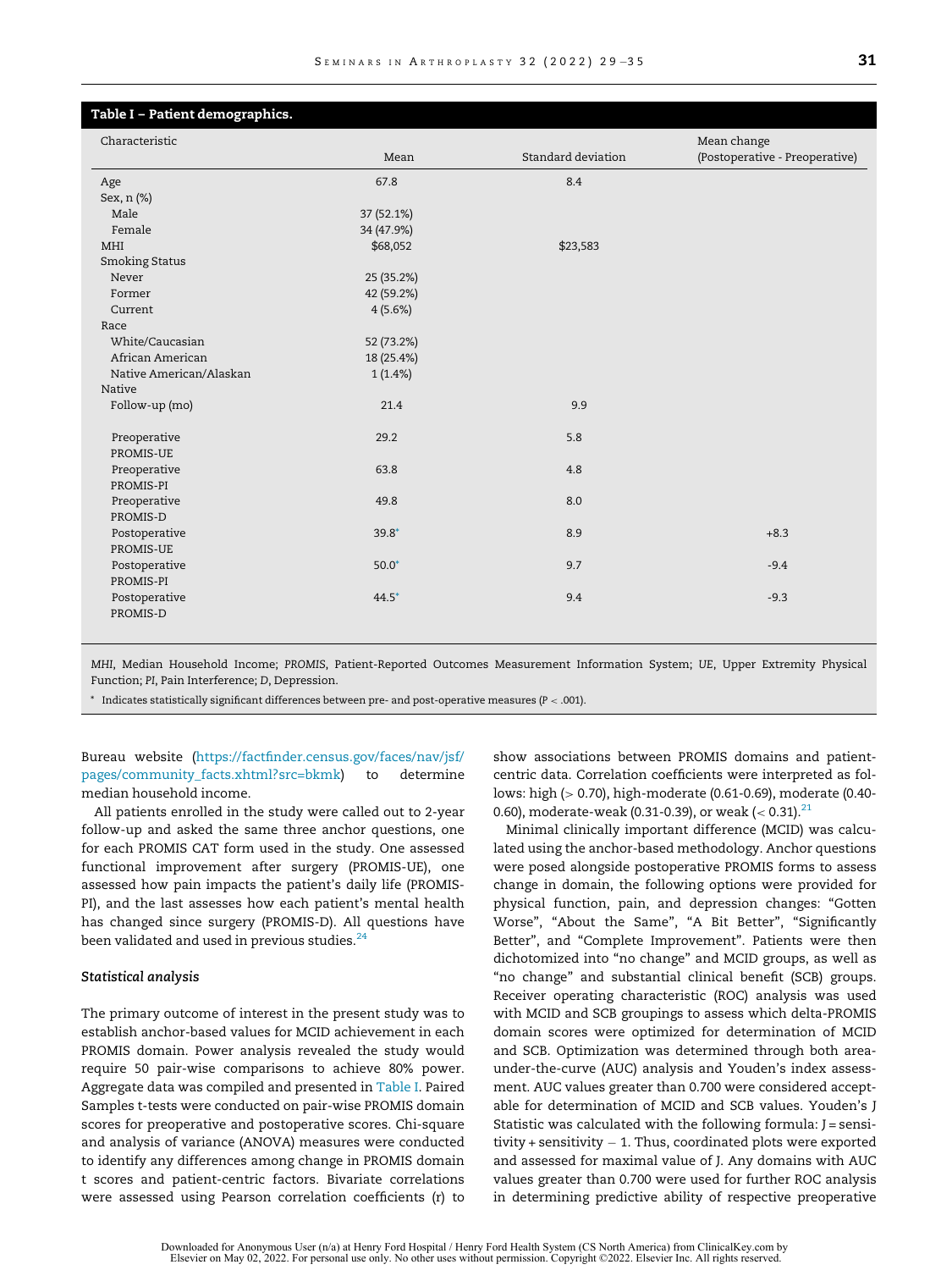<span id="page-5-0"></span>PROMIS domains. All analyses used a significance level of 5%. SPSS software was used for all statistical analyses (Released 2017; IBM SPSS Statistics for Windows, Version 25.0; IBM Corp., Armonk, NY, USA).

#### Results

The present study was retrospective in nature. Using Current Procedural Terminology (CPT) code 23472, we identified 108 patients who had shoulder arthroplasty and reached our other inclusion criteria. Of these, 20 were removed due to overlap of CPT code between RTSA and total shoulder arthroplasty. From the remaining 88 patients, we were unable to follow-up with 17. Of these 17, 1 patient was deceased and 16 did not have adequate contact information to be contacted. This left 71 patients in our final cohort, a response rate of 80.68%.

A total of 71 patients (52.1% Male) undergoing RTSA were included, with a mean age of  $67.8 \pm 8.4$  years. The mean follow-up period was 21.4  $\pm$  9.9 months. All 71 implants showed intactness on radiological exams, at latest follow-up, and no revision surgeries or further complications were noted to date. Complete patient demographics can be seen in [Table I.](#page-4-0)

Paired Samples t-tests showed significant improvement of each PROMIS domain at 2-year follow-up. Preoperative PROMIS-UE, PI, and D were 29.2  $\pm$  5.8, 63.8  $\pm$  4.8, 49.8  $\pm$  8.0 and improved to 39.8  $\pm$  8.9, 50.0  $\pm$  9.7, and 44.5  $\pm$  9.4, respectively  $(P < .001)$ , [Table I.](#page-4-0) Bivariate correlations were assessed and found significantly strong interactions between preoperative PROMIS-UE and preoperative PROMIS-PI, as well as postoperative PROMIS-UE and postoperative PROMIS-PI ( $R^2$ = -0.769 and -0.645,  $P < .001$ ). The R<sup>2</sup> values between preoperative PROMIS-UE and Delta UE, preoperative PROMIS-PI and Delta PI, and preoperative PROMIS-D and Delta D revealed weak correlational strength ( $R^2$  = 0.246;  $R^2$  = -0.183;  $R^2$  = -0.416, respectively). Further bivariate correlations and their respective  $R^2$  values can be seen in [Table II](#page-5-0).

ROC analysis revealed MCID values for PROMIS-UE, PI, and D as 7.0, -6.6, and -3.9 respectively (AUC: 0.743, 0.805, 0.601). SCB values for PROMIS-UE, PI, and D were identified as 8.4, -12.1, and -4.0, respectively (AUC: 0.883, 0.932, 0.652). Due to both clinically significant outcomes (CSOs) being below the 0.700 threshold for PROMIS-D, these values cannot be indicative of true patient change. This data is displayed in [Table III.](#page-6-0) PROMIS-UE and PROMIS-PI subsequently underwent ROC analysis to assess any predictive ability for achievement of MCID with their respective preoperative scores. Preoperative PROMIS-UE scores were not predictive of achievement of PROMIS-UE MCID (AUC: 0.564, CI: 0.421-0.707, P = .376). Similarly, PROMIS-PI scores were not predictive of achievement of PROMIS-PI MCID (AUC= 0.631, CI: 0.583-0.778, P = .106).

Chi-square and ANOVA tests revealed some significant findings for both MCID and SCB cohorts. Patients who achieved PROMIS-PI MCID were significantly older than those who did not achieve MCID (69.0  $\pm$  8.2, 63.7  $\pm$  8.0; P = 0.026). Similarly, these patients who achieved PROMIS-PI MCID had higher MHI than those who did not (\$71,132  $\pm$  22,685, \$58,269  $\pm$  24,387; P = .049). Also, patients who achieved SCB for PROMIS-UE were significantly older than those who did not

#### Table II – Correlation of PROMIS domains and patientcentric factors.

| Domain                 | $R^2$    |                  | P value Correlation |
|------------------------|----------|------------------|---------------------|
|                        |          |                  | strength            |
| Preoperative           |          |                  |                     |
| PROMIS-UE and PI       |          | $-0.769$ < 0.01  | Strong              |
| PROMIS-UE and D        | $-0.147$ | .223             | Very Weak           |
| PROMIS-UE and Delta UE | 0.246    | .039             | Weak                |
| PROMIS-PI and Delta PI | $-0.183$ | .185             | Very Weak           |
| PROMIS D and Delta D   |          | $-0.416$ < 0.01  | Moderate            |
| PROMIS-PI and D        | 0.239    | .045             | Weak                |
| Delta UE and Delta PI  | 0.557    | $-.001$          | Moderate            |
| Delta UE and Age       | 0.251    | .035             | Weak                |
| Postoperative          |          |                  |                     |
| PROMIS-UE and PI       | $-0.645$ | $-.001$          | Strong              |
| PROMIS-UE and D        | $-0.490$ | $-.001$          | Moderate            |
| PROMIS-PI and D        |          | 0.577 < .001     | Moderate            |
| PROMIS-PI and Age      | $-0.333$ | .005             | Weak                |
| PROMIS-PI and D        |          | $0.502 \le 0.01$ | Moderate            |
| PROMIS-PI and MHI      | $-0.255$ | .032             | Weak                |
| PROMIS-D and BMI       | $-0.241$ | .044             | Weak                |
| Delta                  |          |                  |                     |
| PROMIS-UE and PI       | $-0.557$ | $-.001$          | Moderate            |
| PROMIS-UE and D        | $-0.262$ | .027             | Weak                |
| PROMIS-PI and D        | 0.400    | .001             | Moderate            |
| PROMIS-UE and Age      | 0.251    | .035             | Weak                |
| PROMIS-PI and Age      | $-0.257$ | .031             | Weak                |
| PROMIS-D and           |          | $-0.416$ < 0.01  | Moderate            |
| Preoperative D         |          |                  |                     |
| PROMIS-UE and          | $-0.246$ | .039             | Weak                |
| Preoperative UE        |          |                  |                     |

PROMIS, Patient-Reported Outcomes Measurement Information System; UE, Upper Extremity Physical Function; PI, Pain Interference; D, Depression.

 $(71.3 \pm 8.5, 66. 5 \pm 8.0; P = .033)$ . Results of the entire analysis can be viewed on [Table IV.](#page-6-1)

#### Discussion

Our results suggest that patients who undergo primary RTSA will experience significant improvements in PROMIS-UE and PROMIS-PI at approximately two years postoperatively. However, patients are unlikely to significantly improve in the PROMIS-D domain at 2 years. A patient's clinical improvements can be assessed with MCID values of 7.0 and -6.6 and SCB values of 8.4 and -12.1 for PROMIS-UE and PROMIS-PI, respectively. Lastly, although ROC univariate analysis for MCID revealed an AUC of 0.743 for PROMIS-UE and 0.805 for PROMIS-PI, and ROC univariate analysis for SCB revealed an AUC of 0.883 for PROMIS-UE and 0.932 for PROMIS-PI, these data are based on weak correlational strength (Preoperative PROMIS-UE and Delta UE  $R^2 = 0.246$ ; Preoperative PROMIS-PI and Delta PI  $R^2$  = -0.183; Preoperative PROMIS-D and Delta D  $R^2$  = -0.416). Therefore, an RTSA patient's achievement of MCID at 2-year follow-up for PROMIS-UE, PROMIS-PI, and PROMIS-D cannot be reliably predicted using any of these three patient reported outcome measures preoperatively and they should not be used to counsel patients or guide postoperative treatment. When controlling for patient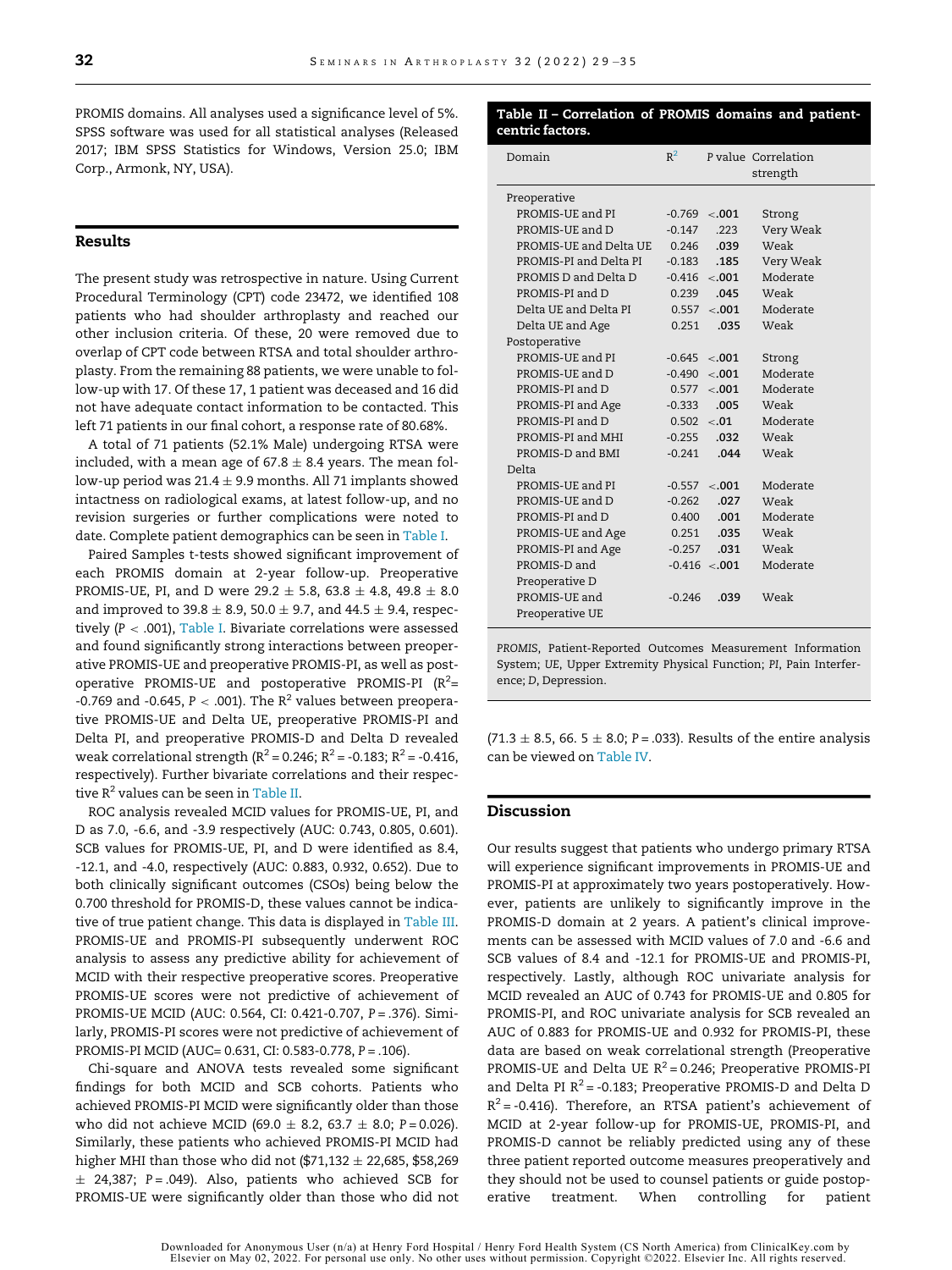<span id="page-6-0"></span>

| Table III - Anchor-based PROMIS CSO values. |             |            |                 |            |            |                 |
|---------------------------------------------|-------------|------------|-----------------|------------|------------|-----------------|
|                                             | <b>MCID</b> |            |                 | <b>SCB</b> |            |                 |
| Domain                                      | Value       | <b>AUC</b> | CI              | Value      | <b>AUC</b> | СI              |
| PROMIS-UE                                   | 7.0         | 0.743      | 0.588-0.898     | 8.4        | 0.883      | 0.750-1.000     |
| PROMIS-PI                                   | $-6.6$      | 0.805      | 0.654-0.955     | $-12.1$    | 0.932      | $0.861 - 1.000$ |
| PROMIS-D                                    | $-3.9$      | 0.601      | $0.451 - 0.750$ | $-4.0$     | 0.652      | $0.472 - 0.831$ |

AUC, Area Under the Curve; CI, Confidence Interval; MCID, Minimal Clinically Important Difference; PROMIS, Patient-Reported Outcomes Measurement Information System; UE, Upper Extremity Physical Function; PI, Pain Interference; D, Depression; SCB, Substantial Clinical Benefit.

<span id="page-6-1"></span>

|                  |                     | <b>MCID</b>         |         |                     | <b>SCB</b>          |         |  |
|------------------|---------------------|---------------------|---------|---------------------|---------------------|---------|--|
|                  | Not Achieved        | Achieved            | P value | Not Achieved        | Achieved            | P value |  |
| PROMIS-UE        |                     |                     |         |                     |                     |         |  |
| Age, yr          | $65.7 \pm 8.4$      | $68.3 \pm 8.0$      | 0.558   | $66.5 \pm 8.0$      | $71.3 \pm 8.5$      | 0.033   |  |
| MHI, \$          | $60,851 \pm 28,761$ | 69,821 $\pm$ 19,476 | 0.091   | $66,240 \pm 22,292$ | $73,013 \pm 26,820$ | 0.287   |  |
| <b>BMI</b>       | $31.0 \pm 5.8$      | $30.8 \pm 6.4$      | 0.614   | $30.4 \pm 6.2$      | $31.9 \pm 7.0$      | 0.407   |  |
| Sex              |                     |                     | 0.647   |                     |                     | 0.393   |  |
| Male             | 8(57.1)             | 29(50.9)            |         | 29(55.8)            | 8(42.1)             |         |  |
| Female           | 6(42.9)             | 28 (49.1)           |         | 23(42.1)            | 11(57.9)            |         |  |
| Smoking          |                     |                     | 0.211   |                     |                     | 0.609   |  |
| Never            | 5(35.7)             | 20(35.1)            |         | 16 (30.8)           | 9(47.4)             |         |  |
| Former           | 7(50.0)             | 35(61.4)            |         | 33(63.5)            | 9(47.4)             |         |  |
| Current          | 2(14.3)             | 2(3.5)              |         | 3(5.8)              | 1(5.3)              |         |  |
| Race             |                     |                     | 0.386   |                     |                     | 0.350   |  |
| Caucasian        | 9(64.3)             | 44 (77.2)           |         | 38(73.1)            | 15 (78.9)           |         |  |
| African American | 5(35.7)             | 13(22.8)            |         | 14 (26.9)           | 4(21.1)             |         |  |
| PROMIS-PI        |                     |                     |         |                     |                     |         |  |
| Age, years       | $63.7 \pm 8.0$      | $69.0 \pm 8.2$      | 0.026   | $66.7 + 8.4$        | $69.7 \pm 8.2$      | 0.150   |  |
| MHI, \$          | $58,269 \pm 24,387$ | $71,132 \pm 22,685$ | 0.049   | $64,172 \pm 23,150$ | $75,193 \pm 23,136$ | 0.059   |  |
| <b>BMI</b>       | $30.3 \pm 6.0$      | $31.0 \pm 6.6$      | 0.702   | $31.1 \pm 6.4$      | $30.3 \pm 6.7$      | 0.623   |  |
| Sex              |                     |                     | 0.322   |                     |                     | 0.845   |  |
| Male             | 8(47.1)             | 29(53.7)            |         | 26(56.5)            | 11 (44.0)           |         |  |
| Female           | 9(52.9)             | 25(46.3)            |         | 20(43.5)            | 14 (56.0)           |         |  |
| Smoking          |                     |                     | 0.147   |                     |                     | 0.396   |  |
| Never            | 4(23.5)             | 21(38.9)            |         | 14 (30.4)           | 11 (44.0)           |         |  |
| Former           | 11(64.7)            | 31(57.4)            |         | 30(65.2)            | 12 (48.0)           |         |  |
| Current          | 2(11.8)             | 2(3.7)              |         | 2(4.3)              | 2(8.0)              |         |  |
| Race             |                     |                     | 0.074   |                     |                     | 0.237   |  |
| Caucasian        | 10(58.8)            | 43 (79.6)           |         | 34 (73.9)           | 19 (76.0)           |         |  |
| African American | 7(41.2)             | 11(20.4)            |         | 12(26.1)            | 6(24.0)             |         |  |

BMI, Body Mass Index; MHI, Median Household Income; MCID, Minimal Clinically Important Difference; PROMIS, Patient-Reported Outcomes Measurement Information System; UE, Upper Extremity Physical Function; PI, Pain Interference; SCB, Substantial Clinical Benefit.

demographics and various patient variables, we found that greater age and greater median household income were associated with achieving MCID and greater age was associated with achieving SCB. In total, patients who achieved clinically significant outcomes did not have statistically different patient-centric factors than those who did not.

There is good evidence in the orthopedic PROMIS literature suggesting that PROMIS CAT is a valid and efficient measure of patient outcomes in the upper extremity.<sup>[5](#page-7-5)[,8](#page-7-3)[,10](#page-7-9)[,11](#page-7-7)</sup> Evidence exists that preoperative PROMIS CAT is a strong predictor of postoperative PROMIS outcomes for primary reverse shoulder arthroplasty (ROC univariate analysis AUC: 0.74 for PROMIS PF, 0.76 for PROMIS PI, and 0.82 for PROMIS-D $)^{11}$  $)^{11}$  $)^{11}$  and a

moderate predictor of postoperative PROMIS outcomes for total shoulder arthroplasty (ROC univariate analysis AUC: 0.67 for PROMIS-PF; 0.69 for PROMIS-PI; 0.67 for PROMIS-D).<sup>[5](#page-7-5)</sup> When Chen et al performed multivariate analysis, they found strong predictability for PROMIS-PF and PROMIS-D (ROC multivariate analysis AUC: 0.70 and 0.71, respectively) and excellent predictability for PROMIS-PI (ROC multivariate analysis AUC 0.87).<sup>[5](#page-7-5)</sup> These studies had final follow-up of 9.6 months<sup>[11](#page-7-7)</sup> and 3 months, $5$  respectively, suggesting that PROMIS may be adequate for predicting earlier postoperative outcomes<sup>[5](#page-7-5)[,6](#page-7-6)[,8](#page-7-3),[10,](#page-7-9)[11,](#page-7-7)[17](#page-8-4)</sup> but is less able to predict more long-term outcomes as evidenced by our average follow-up time of 21.4 months.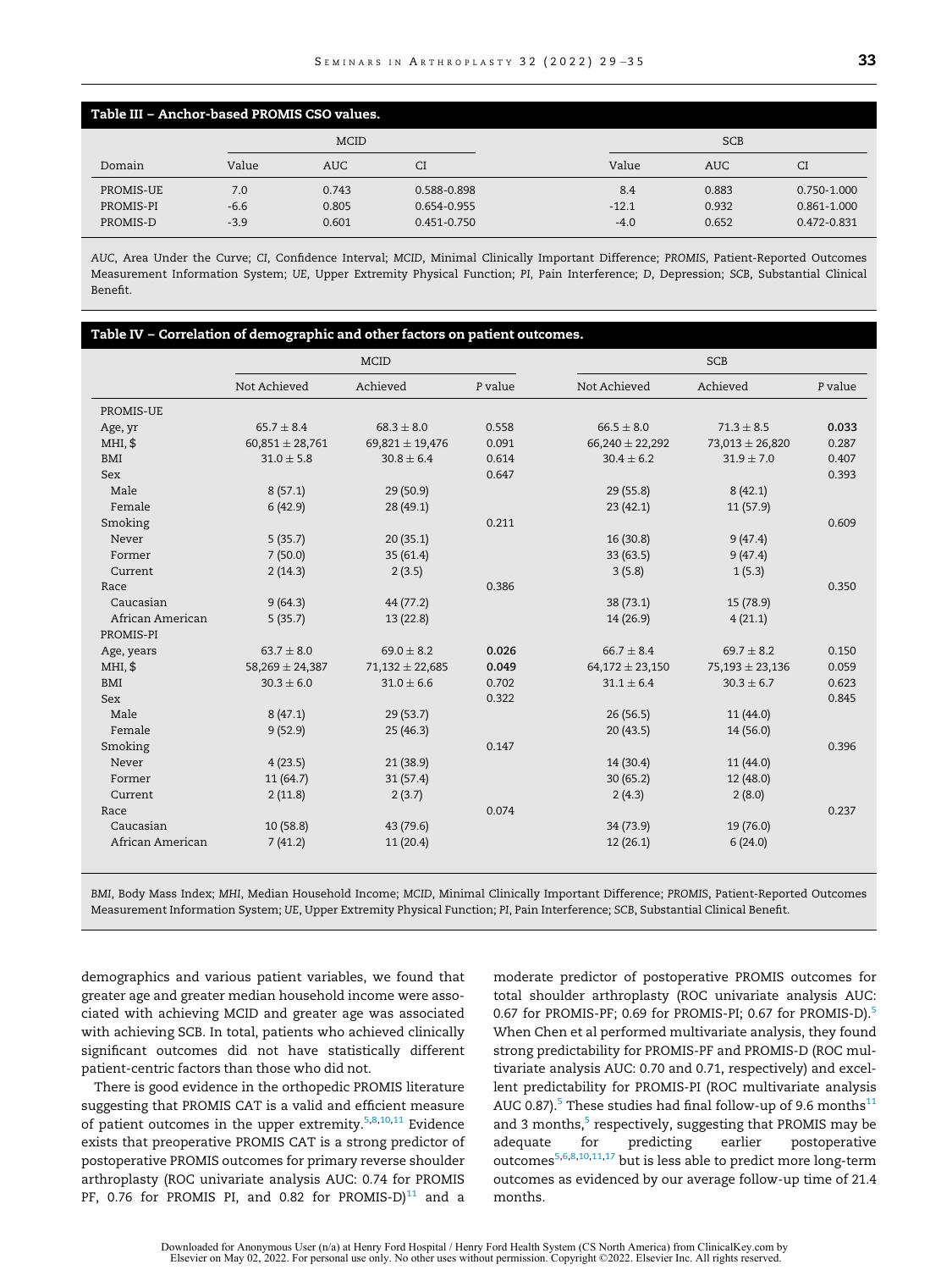<span id="page-7-2"></span><span id="page-7-0"></span>Aside from the difference in length of follow-up, perhaps the most important difference between the present study and those published by Franovic et al and Chen et al is the methodology. Both of these studies used distribution-based methods when calculating MCID whereas we used anchorbased methods. Perhaps anchor-based methods don't work as well for surgeries of the shoulder such as RTSA, whereas distribution-based methods might have better predictive value for surgeries of this type as has been suggested for reverse shoulder arthroplasty $^{11}$  $^{11}$  $^{11}$  and total shoulder arthro-plasty.<sup>[5](#page-7-5)</sup> As far as we know, this is the only anchor-based study to calculate MCID using PROMIS questionnaires in a cohort made up entirely of RTSA patients. Therefore, there are no other papers with which to compare MCID values. However, using an anchor-based method allows for better insight into a patient's perceptions of their improvements, or lackthereof, compared to non-anchoring methods.<sup>[13](#page-7-8)[,26](#page-8-5)</sup> In using the anchor-based method to caluculate MCID, our results may better describe the relationship between preoperative PROMIS and achievement of postoperative MCID than ditribution-based reports.<sup>[11](#page-7-7),[25,](#page-8-7)[26](#page-8-5)</sup> However, some portend that 1 methodology may not be superior to the other.<sup>[7](#page-7-10),[19](#page-8-11)</sup> Although our data suggest that PROMIS CAT forms don't have strong predictive ability for RTSA, that's not to say they shouldn't be used. PROMIS CAT questionnaires have high validity and reliablity,<sup>[8](#page-7-3)</sup> reduced floor to ceiling effects compared to legacy PROs, $^{12}$  $^{12}$  $^{12}$  reduce patient and administration burden, $^{20}$  $^{20}$  $^{20}$  and are stronlgy correlated with legacy PROs, $14,23$  $14,23$  making them an attractive choice for surgeons looking to adopt PRO measures for their practice.

<span id="page-7-10"></span><span id="page-7-6"></span><span id="page-7-5"></span><span id="page-7-3"></span><span id="page-7-1"></span>This study has limitations. Firstly, because of the variability in follow-up for those who underwent RTSA, selection bias may have existed. The follow-up period included patients who presented over the course of years which could have resulted in excluding of patients who returned for a visit in the appropriate follow-up time frame. This also could have altered the data because patients who had better outcomes may not have been as likely to return for follow-up appointments. These limitations exemplify barriers to the retrospective design of this study and need to be considered in future studies. Overall, the limitations here can be evaluated in subsequent studies that aim to evolve the use of MCID data in RTSA patients.

#### <span id="page-7-9"></span><span id="page-7-4"></span>Conclusions

<span id="page-7-7"></span>PROMIS-UE and PROMIS-PI questionnaires can adequately assess the symptoms and outcomes of RTSA patients out to 2 years postoperatively. However, preoperative baseline scores cannot adequately predict if a patient will achieve MCID in patients indicated for primary RTSA when using anchor-based methods at final, long-term follow-up. Therefore, preoperative PROMIS scores should not be used to counsel patients on surgery or guide postoperative treatment out to 2 years.

#### <span id="page-7-11"></span><span id="page-7-8"></span>Disclaimer

Funding: No financial support in the form of grants, equipment, or other items was received for this project.

Conflicts of Interest: The authors, their immediate families, and any research foundation with which they are affiliated did not receive any financial payments or other benefits from any commercial entity related to the subject of this article.

#### REFERENCES

- [1] Best MJ, Aziz KT, Wilckens JH, McFarland EG, Srikumaran U. Increasing incidence of primary reverse and anatomic total shoulder arthroplasty in the United States. J Shoulder Elbow Surg 2021;30:1159–66. https://doi.org[/10.1016/j.jse.2020.08.010](https://doi.org/10.1016/j.jse.2020.08.010).
- [2] Boileau P, Watkinson D, Hatzidakis AM, Award Hovorka INeer. The Grammont reverse shoulder prosthesis: results in cuff tear arthritis, fracture sequelae, and revision arthroplasty. J Shoulder Elbow Surg 2005;15:527–40. https://doi.org/ [10.1016/j.jse.2006.01.003](https://doi.org/10.1016/j.jse.2006.01.003).
- [3] Boudreau S, Boudreau ED, Higgins LD, Wilcox RB. Rehabilitation following reverse total shoulder arthroplasty. J Orthop Sports Phys Ther 2007;37:734–43. https://doi.org/ [10.2519/jospt.2007.2562.](https://doi.org/10.2519/jospt.2007.2562)
- [4] Cazeneuve JF, Cristofari DJ. The reverse shoulder prosthesis in the treatment of fractures of the proximal humerus in the elderly. J Bone Joint Surg Br 2010;92:535-9. https://doi.org/ [10.1302/0301-620X.92B4.22450](https://doi.org/10.1302/0301-620X.92B4.22450).
- [5] Chen RE, Papuga MO, Nicandri GT, Miller RJ, Voloshin I. Preoperative Patient-Reported Outcomes Measurement Information System (PROMIS) scores predict postoperative outcome in total shoulder arthroplasty patients. J Shoulder Elbow Surg 2019;28:547–54. https://doi.org/[10.1016/j.jse.2018.08.040.](https://doi.org/10.1016/j.jse.2018.08.040)
- [6] Chen RE, Papuga MO, Voloshin I, Nicandri GT, Goldblatt JP, Bronstein RD, et al. Preoperative PROMIS scores predict postoperative outcomes after primary ACL Reconstruction. Orthop J Sports Med 2018;6:2325967118771286. https://doi. org[/10.1177/2325967118771286.](https://doi.org/10.1177/2325967118771286)
- [7] Crosby RD, Kolotkin RL, Williams GR. Defining clinically meaningful change in health-related quality of life. J Clin Epidemiol 2003;56:395–407. https://doi.org/[10.1016/s0895-4356\(03\)00044-1](https://doi.org/10.1016/s0895-4356(03)00044-1).
- [8] Doring AC, Nota SP, Hageman MG, Ring DC. Measurement of upper extremity disability using the Patient-Reported Outcomes Measurement Information System. J Hand Surg Am 2014;39:1160–5. https://doi.org/[10.1016/j.jhsa.2014.03.013](https://doi.org/10.1016/j.jhsa.2014.03.013).
- [9] Fidai MS, Saltzman BM, Meta F, Lizzio VA, Stephens JP, Bozic KJ, et al. Patient-reported outcomes measurement information system and legacy patient-reported outcome measures in the field of orthopaedics: a systematic review. Arthroscopy 2018;34:605–14. https://doi.org/[10.1016/j.arthro.2017.07.030](https://doi.org/10.1016/j.arthro.2017.07.030).
- [10] Fisk F, Franovic S, Tramer JS, Gulledge C, Kuhlmann NA, Chen C, et al. PROMIS CAT forms demonstrate responsiveness in patients following arthroscopic rotator cuff repair across numerous health domains. J Shoulder Elbow Surg 2019;28:2427–32. https://doi.org/[10.1016/j.jse.2019.04.055](https://doi.org/10.1016/j.jse.2019.04.055).
- [11] Franovic S, Kuhlmann N, Schlosser C, Pietroski A, Buchta AG, Muh SJ. Role of preoperative PROMIS scores in predicting postoperative outcomes and likelihood of achieving MCID following reverse shoulder arthroplasty. Semin Arthroplas 2020;30:154–61. https://doi.org/[10.1053/j.sart.2020.05.008](https://doi.org/10.1053/j.sart.2020.05.008).
- [12] Gulledge CM, Smith DG, Ziedas A, Muh SJ, Moutzouros V, Makhni EC. Floor and ceiling effects, time to completion, and question burden of PROMIS CAT domains among shoulder and knee patients undergoing nonoperative and operative treatment. JB JS Open Access 2019;4:1–7. https://doi.org/ [10.2106/JBJS.OA.19.00015](https://doi.org/10.2106/JBJS.OA.19.00015).
- [13] Lee DJ, Calfee RP. The Minimal Clinically Important Difference for PROMIS Physical Function in Patients With Thumb Carpometacarpal Arthritis. N Y: Hand; 2019:1558944719880025. https:// doi.org[/10.1177/1558944719880025](https://doi.org/10.1177/1558944719880025).

Downloaded for Anonymous User (n/a) at Henry Ford Hospital / Henry Ford Health System (CS North America) from ClinicalKey.com by<br>Elsevier on May 02, 2022. For personal use only. No other uses without permission. Copyright